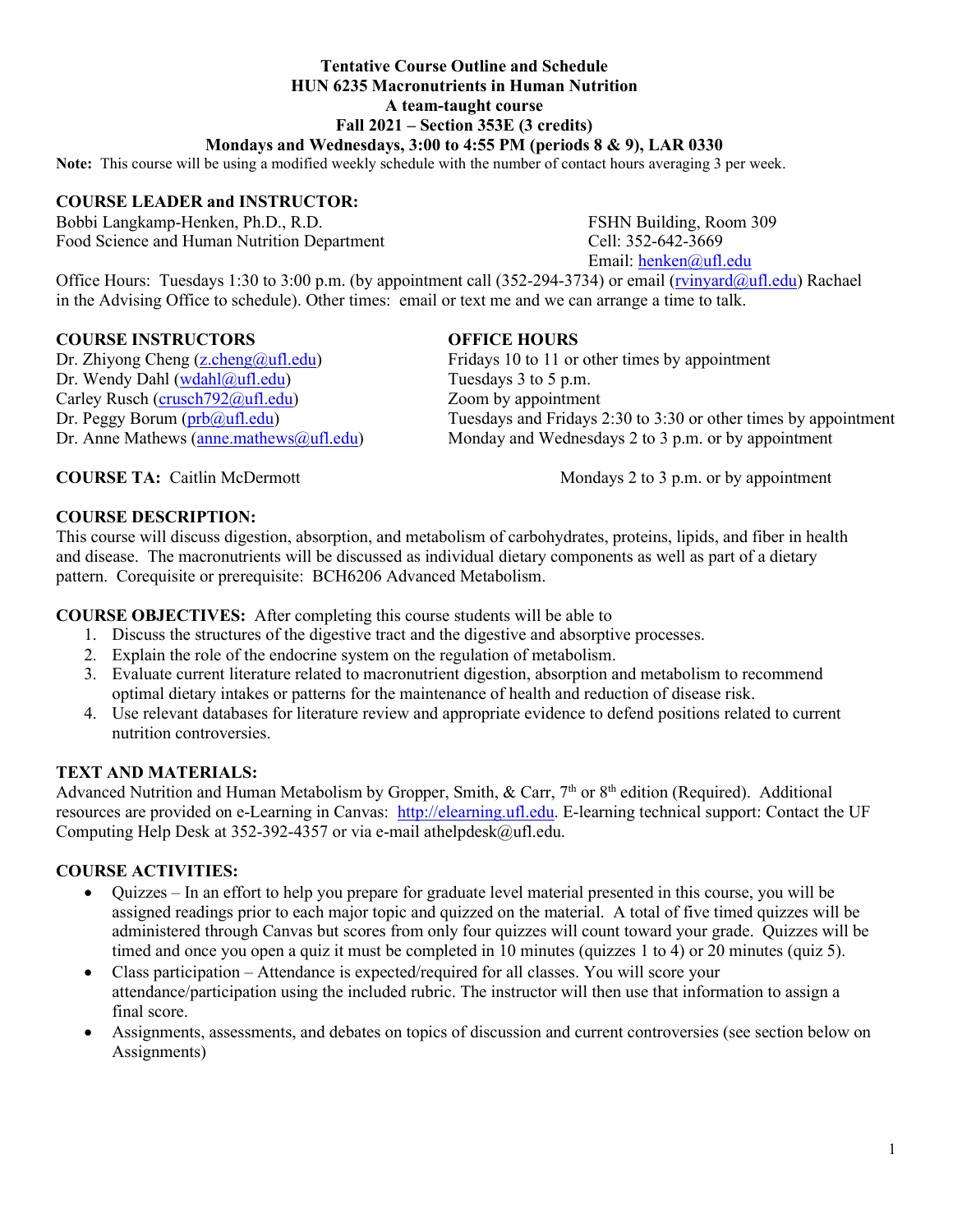# **GRADING: Percentage of final grade** (see rubrics below for participation and assignments):

| • Quizzes $(5 \text{ quizzes}, \text{drop lowest score})$                                                                   | 15%  |
|-----------------------------------------------------------------------------------------------------------------------------|------|
| Participation (see attendance/participation rubric)                                                                         | 15%  |
| • Topic Assessments and Assignments (10% each: GI, protein, CHO, fiber,<br>lipid, Dietary Guidelines and patterns, debates) | 70%  |
|                                                                                                                             | 100% |

 $\overline{A} = 94.0\%$  to 100%;  $A = 90.0\%$  to  $\lt$  94.0%;  $B = 87.0\%$  to  $\lt$  90.0%;  $B = 84.0\%$  to  $\lt$  87.0%;  $B = 80.0\%$  to  $\lt$ 84.0%;  $C = 1$ 77.0% to  $\lt$  80.0%; C = 74.0% to  $\lt$ 77.0%; C = 70.0% to  $\lt$ 74.0%; D + = 67.0% to  $\lt$  70.0%; D = 61.0% to  $\lt$ 64.0%; F =  $<61.0\%$ 

### **TENTATIVE SCHEDULE:**

| <b>Week</b> , Day | <b>Topic</b>                                                                                                                                       |  |  |  |
|-------------------|----------------------------------------------------------------------------------------------------------------------------------------------------|--|--|--|
| Mon. Aug 23       | Via Zoom: Henken: Introduction to course and review of the syllabus and Gastrointestinal                                                           |  |  |  |
|                   | physiology. Read chapter 2 on the digestive system                                                                                                 |  |  |  |
| Wed. Aug 25       | Via Zoom: Henken: Gastrointestinal physiology - macronutrient digestion and absorption                                                             |  |  |  |
| Mon. Aug 30       | Via Zoom: Henken: Gastrointestinal physiology - mucosal immunology                                                                                 |  |  |  |
|                   | Rusch: Proteins and amino acids in clinical nutrition – See assigned reading to prepare for class                                                  |  |  |  |
| Wed. Sept. 1      | and take quiz before start of class.                                                                                                               |  |  |  |
| Mon. Sept. 6      | Labor Day - OFF                                                                                                                                    |  |  |  |
| Wed. Sept. 8      | Via TBD: Rusch: Proteins and amino acids in clinical nutrition                                                                                     |  |  |  |
| Mon. Sept. 13     | Via TBD: Rusch: Proteins and amino acids in clinical nutrition                                                                                     |  |  |  |
| Wed. Sept. 15     | Open                                                                                                                                               |  |  |  |
| Mon. Sept. 20     | Assessment over topics to date: GI physiology, macronutrient digestion and absorption, mucosal                                                     |  |  |  |
|                   | immunology, and proteins. Please complete during class time on Canvas.                                                                             |  |  |  |
| Wed. Sept. 22     | Via Zoom: Cheng: CHO metabolism and endocrine regulation - an overview                                                                             |  |  |  |
|                   | Read CHO chapter to prepare for class and take quiz before the start of class.                                                                     |  |  |  |
| Mon. Sept. 27     | Via Zoom: Cheng: Glycemic control                                                                                                                  |  |  |  |
| Wed. Sept. 29     | Via Zoom: Cheng: Diabetes                                                                                                                          |  |  |  |
| Mon. Oct. 4       | Via Zoom: Cheng: Group project presentation                                                                                                        |  |  |  |
| Wed. Oct. 6       | Open                                                                                                                                               |  |  |  |
| Mon. Oct. 11      | Via Zoom: Dahl: Fiber Function and Health - Read fiber chapter to prepare for class and take<br>quiz before the start of class.                    |  |  |  |
| Wed. Oct 13       | Via Zoom: Dahl: Fiber Function and Health                                                                                                          |  |  |  |
| Mon. Oct. 18      | Via Zoom: Dahl: Fiber Function and Health                                                                                                          |  |  |  |
| Wed. Oct. 20      | Open                                                                                                                                               |  |  |  |
|                   | Via Zoom: Borum: - Is a Fat a Fat? Are Dietary Fats Bad for You?                                                                                   |  |  |  |
| Mon. Oct. 25      | Read lipid chapter to prepare for class and take quiz before the start of class.                                                                   |  |  |  |
|                   | Via Zoom: Borum: - How Much of Which Omega-3 Fatty Acid Should Dietary Guidelines                                                                  |  |  |  |
| Wed. Oct. 27      |                                                                                                                                                    |  |  |  |
|                   | Recommend Throughout the Life Cycle and During Pregnancy?<br>Via Zoom: Borum: - Should the Patient's Diagnosis Influence How Much of Which Omega-3 |  |  |  |
| Mon. Nov. 1       | Fatty Acid I Should Prescribe?                                                                                                                     |  |  |  |
|                   | Via Zoom: Borum: - What Is the Omega-3 Fatty Acid Status of My Patients and Is It Predictive                                                       |  |  |  |
| Wed. Nov. 3       | of Risk For Death?                                                                                                                                 |  |  |  |
| Mon. Nov. 8       | Open                                                                                                                                               |  |  |  |
|                   | Via TBD: Mathews: Dietary Guidelines and patterns related to chronic disease risk - Read the                                                       |  |  |  |
| Wed. Nov. 10      | DGA Executive summary and familiarize yourself with the DGA website; read article Dietary                                                          |  |  |  |
|                   | fat: From foe to friend? and Global Syndemic of Obesity, Undernutrition, and Climate                                                               |  |  |  |
|                   | Change: The Lancet Commission report to prepare for class and the quiz. Note: articles found                                                       |  |  |  |
|                   | on e-Learning in Canvas.                                                                                                                           |  |  |  |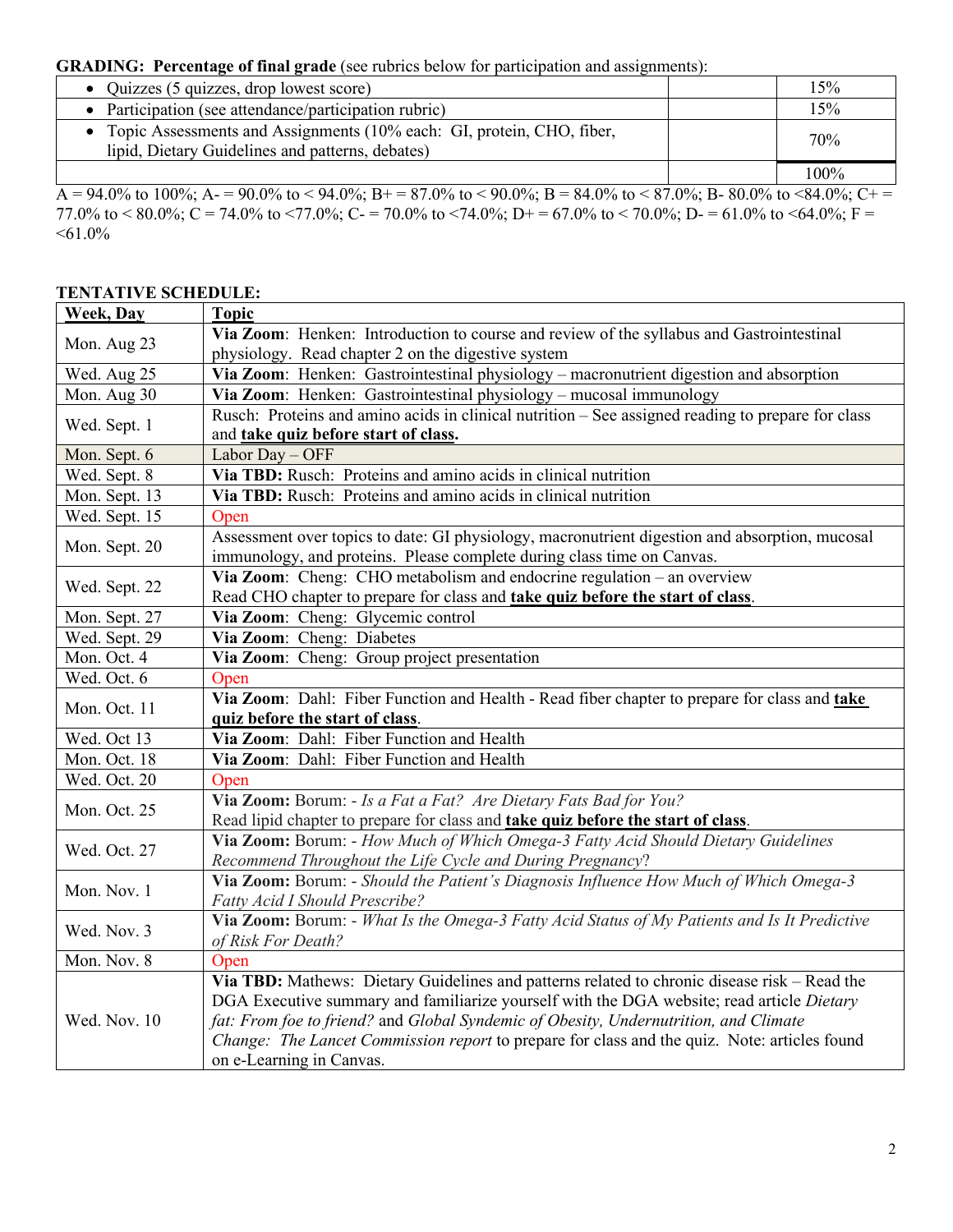|                | Via TBD: Mathews: Dietary Guidelines and patterns related to chronic disease risk – Read<br>Building better guidelines for healthy and sustainable diets and Food for thought: A natural |
|----------------|------------------------------------------------------------------------------------------------------------------------------------------------------------------------------------------|
| Mon. Nov. $15$ | language processing analysis of the 2020 Dietary Guidelines public comments. Note: articles                                                                                              |
|                | found on e-Learning in Canvas.                                                                                                                                                           |
| Wed. Nov. 17   | Via TBD: Mathews: Dietary Guidelines and patterns related to chronic disease risk                                                                                                        |
| Mon. Nov. 22   | open                                                                                                                                                                                     |
| Wed. Nov. 24   | Thanksgiving Break OFF                                                                                                                                                                   |
| Mon. Nov. 29   | open                                                                                                                                                                                     |
| Wed. Dec. 1    | Debate on nutrition controversy Group 1 (Henken)                                                                                                                                         |
| Mon. Dec. 6    | Debate on nutrition controversy Group 2 (Henken)                                                                                                                                         |
|                | Debate on nutrition controversy Group 3 (Henken)                                                                                                                                         |
| Wed. Dec. 8    | Attendance/Participation self-evaluation and Debate team and peer team-work score sheets due                                                                                             |

# **TOPIC ASSESSMENTS / ASSIGNMENTS:**

## **GI Physiology, Macronutrient Digestion and Mucosal Immunology – Dr. Henken (50 points or 10% of grade)**

Please review lecture notes and assigned chapter. As your assessment, you will be given case scenarios and asked to synthesize information on these topics to answer questions. This assessment will occur on Canvas during class time on Monday, September 20<sup>th</sup>. You can complete this assessment from any location, but you will be expected to work independently.

## **Proteins and Amino Acids in Clinical Nutrition – Carley Rusch (50 points or 10% of grade)**

Prior to class, it is not necessary to read the entire chapter. Please read the following pages from the print book or sections online book:

| <b>Topic</b>                                        | Pages in print book<br>$7th$ edition | <b>Section in online book</b> |
|-----------------------------------------------------|--------------------------------------|-------------------------------|
| Essentiality                                        | 178                                  | $6-1d$                        |
| Sources of amino acids                              | $178 - 179$                          | $6 - 2$                       |
| Digestion                                           | $179 - 181$                          | $6 - 3$                       |
| Absorption                                          | 181-183                              | $6 - 4$                       |
| Disposal of Ammonia                                 | 187-189                              | 200-201                       |
| Arginine                                            | 197 - 198                            | $6-5h$                        |
| Protein synthesis                                   | $201 - 202$                          | $6-6$                         |
| Catabolism of tissue proteins                       | $229 - 230$                          | $6 - 10$                      |
| Protein quality and protein<br>and amino acid needs | $233 - 240$                          | $6 - 12$                      |

For your assignment, I will ask you to listen to the following podcast: "*Talking All Things Protein with Dr. Donald Layman"* on The Beauty and the Geek podcast. This provides an excellent overview on protein metabolism and hot topics within the field of nutrition research.

- Podcast link:<https://beautyandthegeek.podbean.com/e/talking-all-things-protein-with-dr-donald-layman/>
	- o Can also be found on Apple Podcasts and Spotify
- As your assessment, you will be asked to answer free response questions based on your learnings from the lectures and the podcast. This assessment will occur on Canvas during class time on Monday, September 20<sup>th</sup>.
- **Students will be expected to work independently on the assignment.**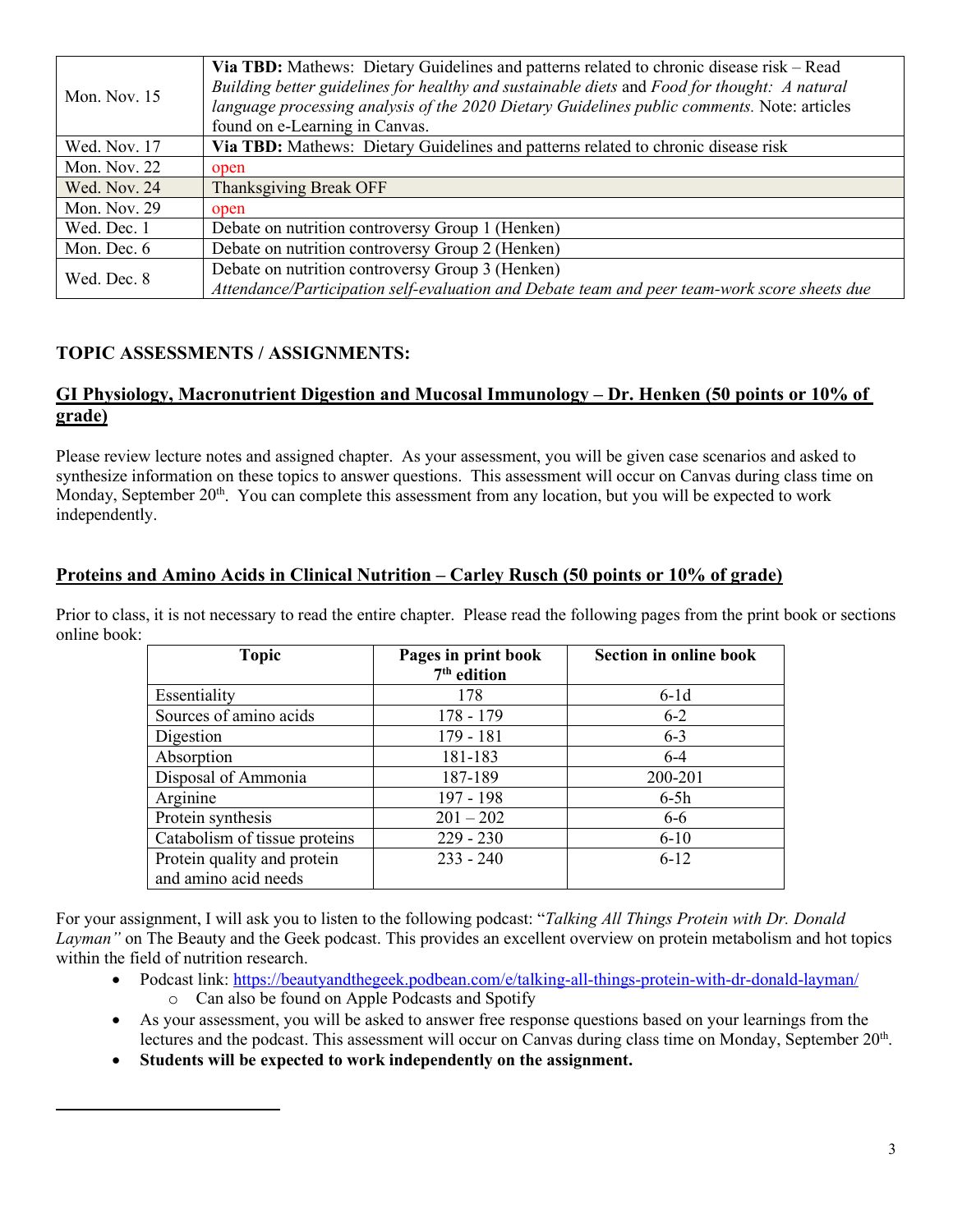# **CHO & Endocrine Regulation - Dr. Cheng (50 points or 10% of grade)**

The assignment for the CHO & Endocrine Regulation session will be a group project/presentation. At the first class of CHO session, the assignment topics will be provided by the instructor and randomly assigned to groups (3-4 students/group). There will be a short window of time for groups to trade topics among themselves and for group members to switch groups to better align with the topic for their group. Presentations must be 15-18 minutes in length and will be followed by 5-7 minutes of questions. The presentations must be the product of group work with all members contributing equally.

| Criteria                                                 | Ratings                        |                       | Pts                |
|----------------------------------------------------------|--------------------------------|-----------------------|--------------------|
| All aspects of the assignment were addressed.            | $5.0$ pts                      | $0.0$ pts             |                    |
|                                                          | <b>Full Marks</b>              | No Marks              |                    |
| The presentation was well prepared and logically         | $8.0$ pts                      | $0.0$ pts             |                    |
| organized.                                               | <b>Full Marks</b>              | No Marks              |                    |
| Presentation and content had obvious creativity, depth,  | $8.0$ pts                      | $0.0$ pts             |                    |
| and details.                                             | <b>Full Marks</b>              | No Marks              |                    |
| Sources of support were current and strong, and the      | $8.0$ pts                      | $0.0$ pts             |                    |
| topic was well researched.                               | <b>Full Marks</b>              | No Marks              |                    |
| Major points and conclusions were clear and              | $8.0$ pts                      | $0.0$ pts             |                    |
| understood by the audience.                              | <b>Full Marks</b>              | No Marks              |                    |
| In answering questions, the group demonstrated           |                                |                       |                    |
| understanding of their presented material and ability to | $8.0$ pts<br><b>Full Marks</b> | $0.0$ pts<br>No Marks |                    |
| integrate or extend beyond their presentation.           |                                |                       |                    |
| Speakers had strong presence and effectively presented   | $5.0$ pts                      | $0.0$ pts             |                    |
| their points and content.                                | <b>Full Marks</b>              | No Marks              |                    |
|                                                          |                                |                       | Total Points: 50.0 |

Grading Rubrics for the CHO assignment (project presentation).

## **Fiber Function and Health - Dr. Dahl (50 points or 10% of grade)**

### TBA

## **Assignment for Nutritional Aspects of Lipid Metabolism (Dr. Borum): (50 points or 10% of grade)**

For this assignment you will pretend that you are a medical resident whose patient had a lipid-related question. You will write a detailed question and then answer the question. Your questions should be expanded on the idea of one of the scenarios/questions (see examples below and full list on E-Learning). Your answer should be written at two different educational levels. First write the response that the resident should tell the patient and then the response that the resident should give the attending physician. Remember that each patient is unique, and your information is only useful to the patient if the patient can use it. The patient may recognize that the internet has good, bad, and ugly information and it can be difficult to distinguish among them. The patient is depending on you to provide good information that that is the best available. The attending is a physician scientist who is big on practicing evidence-based medicine and has really gotten into precision medicine. The attending physician says that the reference list better include the latest references and the explanation should be concise and almost case report publication ready. Once your drafts have been prepared, you will exchange drafts with an assigned classmate. Post suggestions to the E-Learning Discussion Board to improve the drafts of your classmate.

### Examples of Questions/Scenarios

### 45-year-old male

My brother just died of a massive heart attack at 52 years of age and our dad died of what was probably a heart attack at 48 years of age. I want to play with my grand babies as they grow up. I have decided that I am going to eat really low fat. When my wife and I go to the grocery store, we are only going to buy products that say, "low fat "or "reduced fat on them". Don't you think that will help me live longer?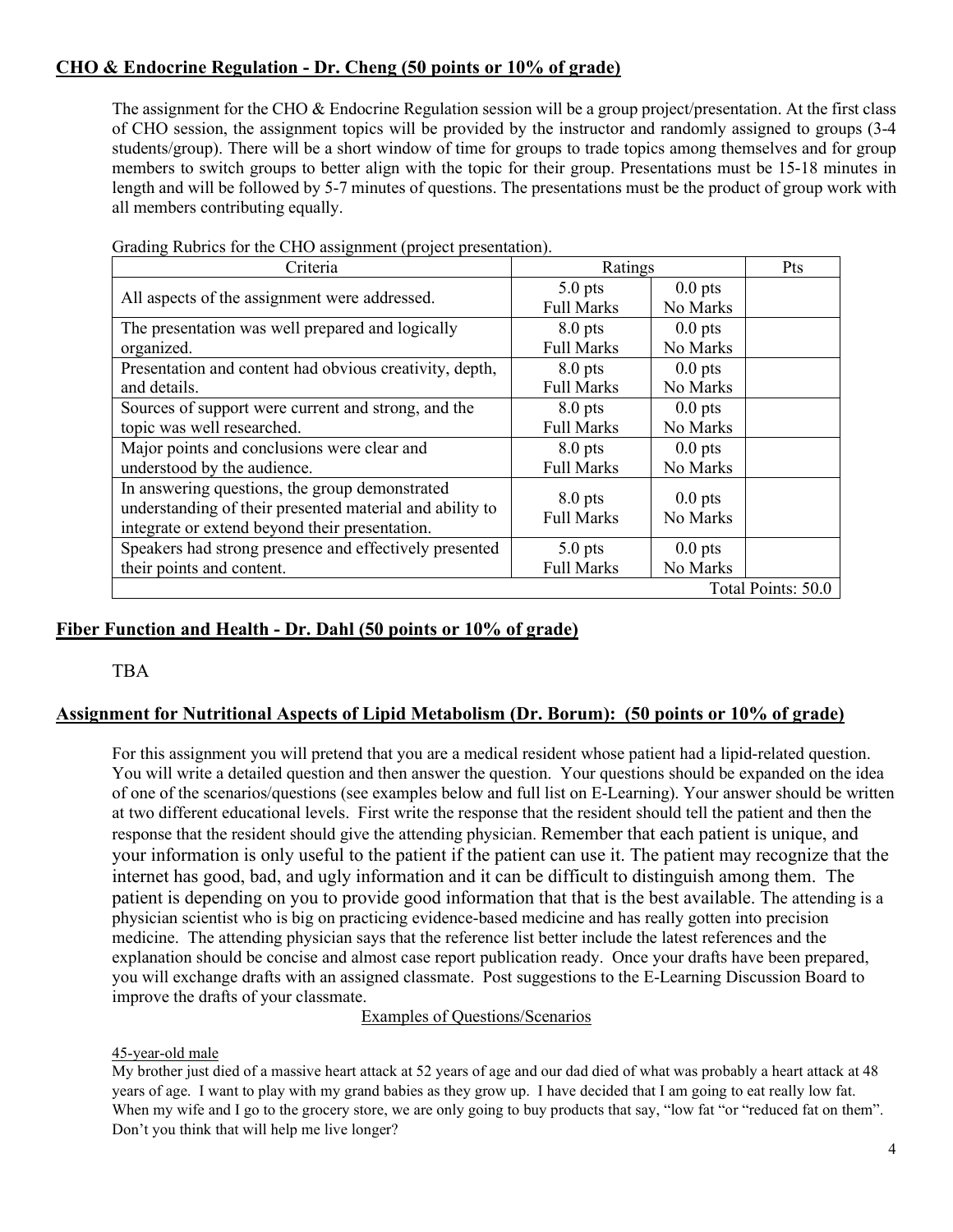#### 35-year-old high school teacher who just moved into town

You know doc, a few months before I moved, I was told that I have a fatty liver. I read a bit on it and realized that is not good. So, for the last few months, I have avoided all fatty foods. It is not so bad; I have always had a sweet tooth. But do not worry. I am eating healthy. I do not drink soda, but instead drink fruit juice at every meal and sometimes between meals because I do not like water. I have sherbet instead of fatty ice cream. I have stopped eating candy bars with all that fat as a snack and instead, I suck on a piece of hard candy most of the day. My fatty liver is probably gone by now, don't you think?

## 25-year-old new father

You know doc, being a dad has given me a new perspective on being healthy. I have always loved milk, cheese, yogurt, etc. One of my coworkers said that we should avoid dairy products because they are bad for us. What is he talking about?

|                                                                       | <b>Ranking Range</b> |           | Points |  |
|-----------------------------------------------------------------------|----------------------|-----------|--------|--|
| Question is well defined in adequate detail.                          | $3.0$ pts            | $0.0$ pts |        |  |
|                                                                       | Full marks           | No marks  |        |  |
| Draft of question and draft of responses posted to E-Learning on time | $2.0$ pts            | $0.0$ pts |        |  |
|                                                                       | Full marks           | No marks  |        |  |
| Consultation for classmate is clear and improves draft                | $8.0$ pts            | $0.0$ pts |        |  |
|                                                                       | Full marks           | No marks  |        |  |
| Consultation for classmate is posted on time                          | $2.0$ pts            | $0.0$ pts |        |  |
|                                                                       | Full marks           | No marks  |        |  |
| Information for patient is clear and concise                          | $5.0$ pts            | $0.0$ pts |        |  |
|                                                                       | Full marks           | No marks  |        |  |
| Information for patient is practical                                  | $5.0$ pts            | $0.0$ pts |        |  |
|                                                                       | Full marks           | No marks  |        |  |
| Information for patient is evidence based                             | $5.0$ pts            | $0.0$ pts |        |  |
|                                                                       | Full marks           | No marks  |        |  |
| Information for attending is clear and concise                        | $5.0$ pts            | $0.0$ pts |        |  |
|                                                                       | Full marks           | No marks  |        |  |
| Information for attending is evidence based                           | $5.0$ pts            | $0.0$ pts |        |  |
|                                                                       | Full marks           | No marks  |        |  |
| References are appropriate and of high quality                        | $7.0$ pts            | $0.0$ pts |        |  |
|                                                                       | Full marks           | No marks  |        |  |
| Elements of precision medicine have been addressed                    | $3.0$ pts            | $0.0$ pts |        |  |
|                                                                       | Full marks           | No marks  |        |  |
| <b>Total points: 50</b>                                               |                      |           |        |  |

## Grading Rubric

# **Assignment for Dietary Guidelines and Patterns Related to Chronic Disease Risk - Dr. Mathews (50 points or 10% of grade)**

## Nutrition Policy Position Brief

Students will work independently on this assignment. This assignment is completed in three steps: 1) selection/approval of policy topic and reference list, 2) submission of first draft of policy position brief to be critiqued by classmate, 3) final policy position brief for submission.

Your policy position brief should be modeled after Health Policy Position Statements of the Society of Behavioral Medicine. (You **do not** need to create the infographic that accompanies many position statements found on the SBM website.) Examples can be found here: <https://www.sbm.org/advocacy/policy-positions>Additional details to be provided in class and on E-Learning Canvas.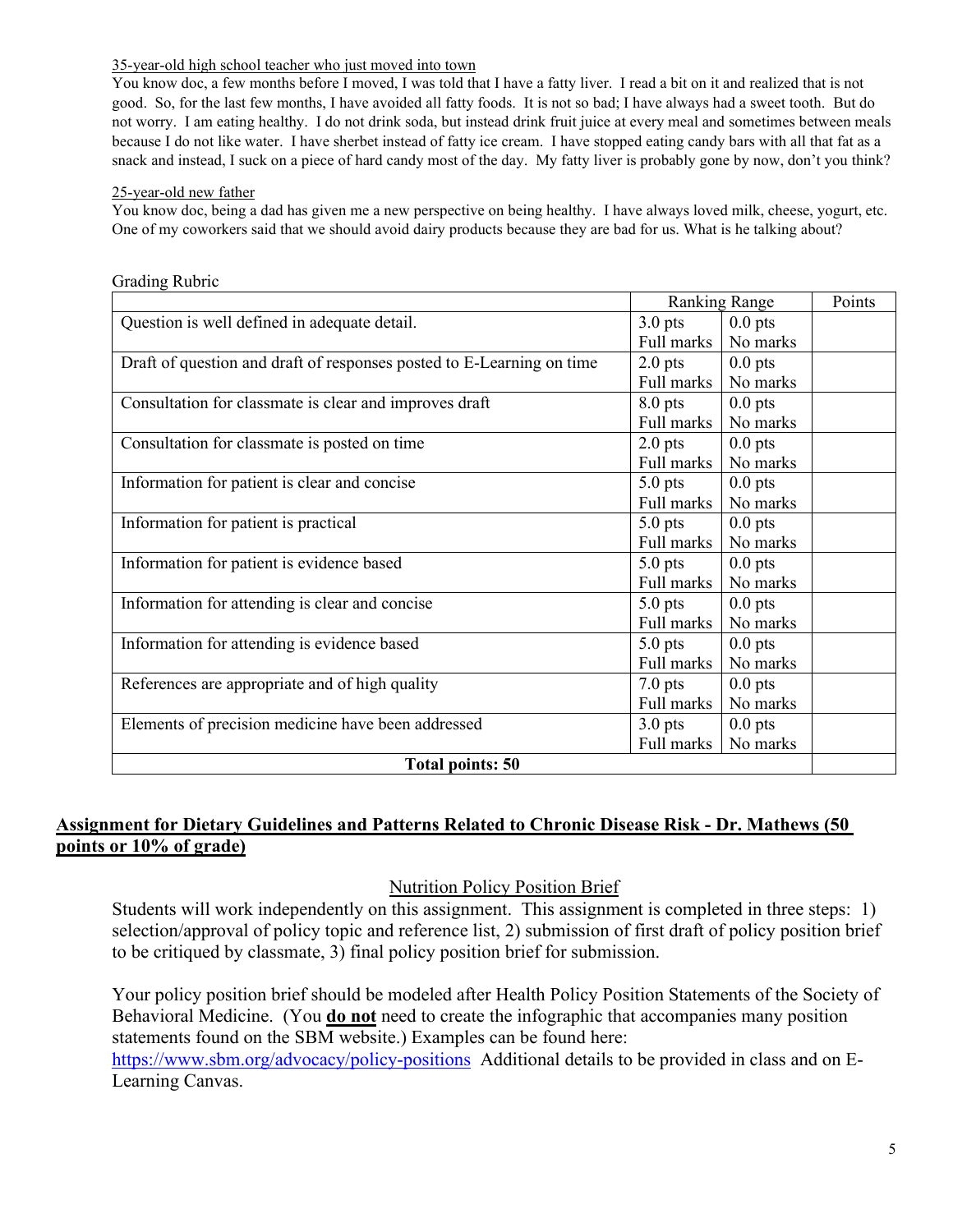Grading Rubric for Nutrition Policy Brief

| Criteria                                                                                                                                                       | Ratings                        |                       | Pts |  |
|----------------------------------------------------------------------------------------------------------------------------------------------------------------|--------------------------------|-----------------------|-----|--|
| Topic submitted and approved on time. Topic should be relevant to DGAs,<br>Dietary Patterns. Any specific population the policy will target is clearly stated. | $5.0$ pts<br><b>Full Marks</b> | $0.0$ pts<br>No Marks |     |  |
| Robust reference list from peer reviewed sources (15 minimum)                                                                                                  | $5.0$ pts<br><b>Full Marks</b> | $0.0$ pts<br>No Marks |     |  |
| Completed first draft uploaded to Canvas on time for peer review                                                                                               | $5.0$ pts<br><b>Full Marks</b> | $0.0$ pts<br>No Marks |     |  |
| First draft includes all required sections, does not exceed page length limitations                                                                            | $5.0$ pts<br><b>Full Marks</b> | $0.0$ pts<br>No Marks |     |  |
| Completed peer review of another student's policy draft submitted on Canvas by<br>due date/time.                                                               | $5.0$ pts<br><b>Full Marks</b> | $0.0$ pts<br>No Marks |     |  |
| Peer review is professional and thorough.                                                                                                                      | $5.0$ pts<br><b>Full Marks</b> | $0.0$ pts<br>No Marks |     |  |
| Final nutrition policy position brief submitted on time                                                                                                        | $2.0$ pts<br><b>Full Marks</b> | $0.0$ pts<br>No Marks |     |  |
| Policy is clearly stated and specific                                                                                                                          | $8.0$ pts<br><b>Full Marks</b> | $0.0$ pts<br>No Marks |     |  |
| Policy brief is evidence based, well supported, and recognizes limitations and<br>challenges to implementation                                                 | $8.0$ pts<br><b>Full Marks</b> | $0.0$ pts<br>No Marks |     |  |
| Policy brief is well written and free of grammar errors                                                                                                        | $2.0$ pts<br><b>Full Marks</b> | $0.0$ pts<br>No Marks |     |  |
| <b>Total Points: 50</b>                                                                                                                                        |                                |                       |     |  |

## **Debates (50 points or 10% of grade)**

**Topics:** Topics will be voted on by the class and students will draw for teams and topics.

- 1. Highly processed food is addictive.
- 2. School lunch programs should use plant-based meatless (faux-beef) products in place of beef.
- 3. A low carbohydrate (ketogenic) diet is superior to a low-fat diet for weight loss.
- 4. The dairy group should be retained in MyPlate.
- 5. In the next edition of the Dietary Guidelines for Americans, the percentage of added sugars in the diet should remain the same (i.e., less than 10% of calories per day starting at age 2.
- 6. Artificial sweeteners should be used to replace sugar to prevent weight gain.

## **Expectations:**

- 1. Review relevant literature on both sides of the debate.
- 2. Anticipate arguments from the opposing side to formulate rebuttals.
- 3. Meet with your team prior to the debate to prepare strategy and practice.
- 4. Organize points into a logical format to present to the class PowerPoint slides may be used.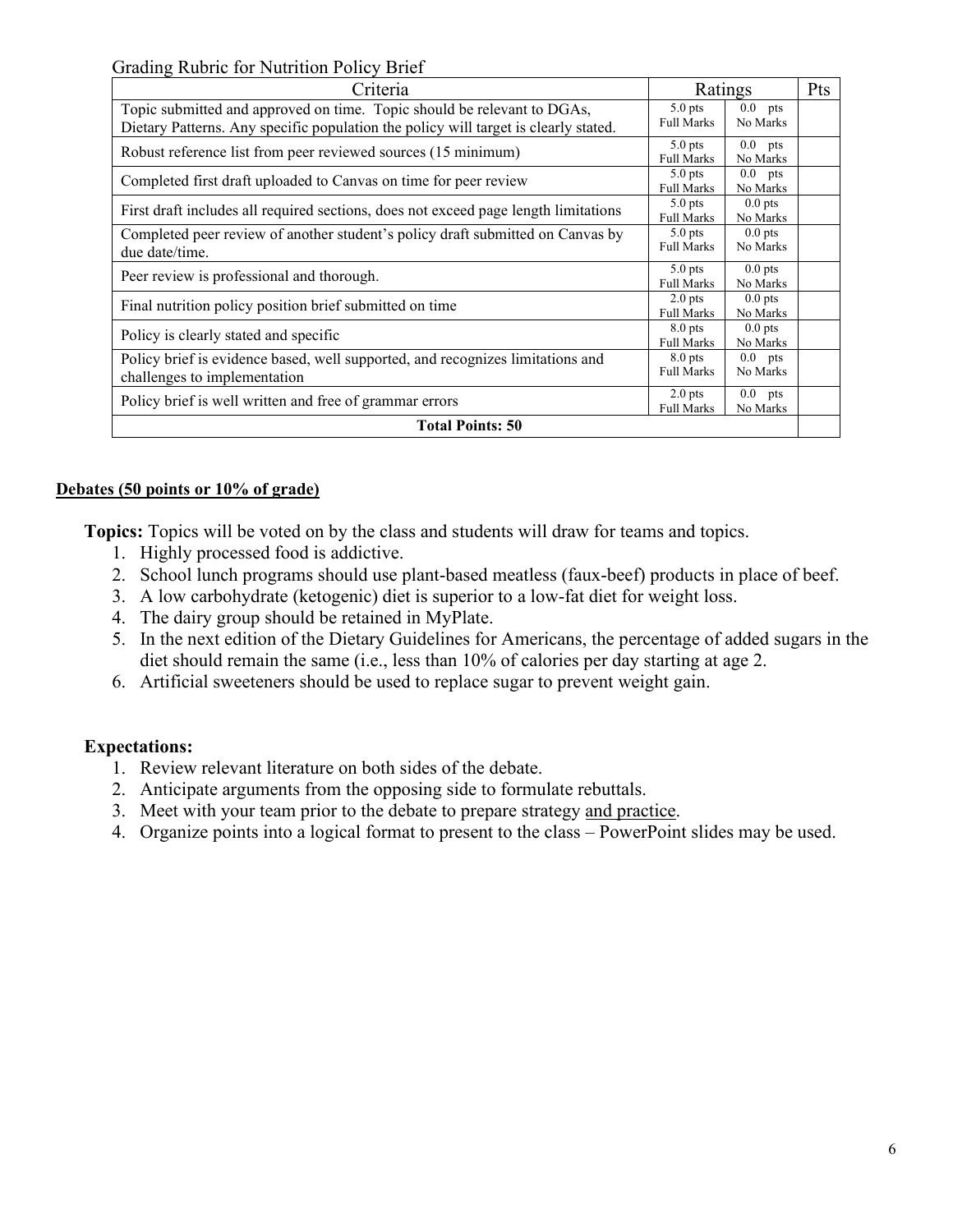## **Format:**

| <b>Team member</b>         | <b>Description</b>                                                                                                                             |           |
|----------------------------|------------------------------------------------------------------------------------------------------------------------------------------------|-----------|
|                            |                                                                                                                                                | (minutes) |
| Affirmative team speaker 1 | Opening statement: present the topic and arguments in support                                                                                  | 5 to 10   |
| Opposing team speaker 1    | Opening statement: present the topic and arguments in opposition                                                                               | 5 to 10   |
| <b>Break</b>               | Teams discuss strategy                                                                                                                         | 5.        |
| Affirmative team speaker 2 | Further arguments in support, identifies areas of conflict and answers<br>questions that may have been raised by the opposition speaker        | 5 to 10   |
| Opposing team speaker 2    | Further arguments in opposition, identifies areas of conflict and<br>answers questions that may have been raised by the affirmative<br>speaker | 5 to 10   |
| <b>Break</b>               | Prepare rebuttal                                                                                                                               | 5         |
| Opposing team speaker 3    | Defend opposing arguments and defeat the supporting arguments<br>without adding new information                                                | 5         |
| Affirmative team speaker 3 | Defend supporting arguments and defeat the opposing arguments<br>without adding new information                                                |           |
| Opposing team              | Second rebuttal and closing arguments                                                                                                          | 5         |
| Affirmative team           | Second rebuttal and closing arguments                                                                                                          |           |
| Audience                   | Discussion, questions, thoughts, opinions, and vote                                                                                            |           |

#### **Peer teamwork evaluations for debate:** Your grade will be determined by your peers (i.e., the average score from your peers) and scored as follows:

| Peer being evaluated:                                                                                                                                                                                   | <b>Possible</b> | <b>Assigned</b> |
|---------------------------------------------------------------------------------------------------------------------------------------------------------------------------------------------------------|-----------------|-----------------|
| (initials)<br>by:                                                                                                                                                                                       | <b>Points</b>   | <b>Points</b>   |
| <b>Communication</b> – communicates effectively and in a timely manner ( $0$ =not effective<br>or timely, 10=very effective or timely)                                                                  | 1.0             |                 |
| <b>Attendance</b> – has attended all planning and preparation meetings and has been on time<br>(0=very poor attendance and always late, 10=great attendance and on time)                                | 1.0             |                 |
| <b>Responsibility</b> – has assumed equal responsibility for their share of the project<br>$(0=$ others have had to assume these responsibilities, 10=completed their share of the<br>responsibilities) | 2.0             |                 |
| <b>Attitude</b> – has maintained a positive attitude during the project $(0=$ very poor attitude,<br>$10$ =very positive attitude)                                                                      | 1.0             |                 |
| <b>Total</b>                                                                                                                                                                                            | 5.0             |                 |
| <b>Comments</b>                                                                                                                                                                                         |                 |                 |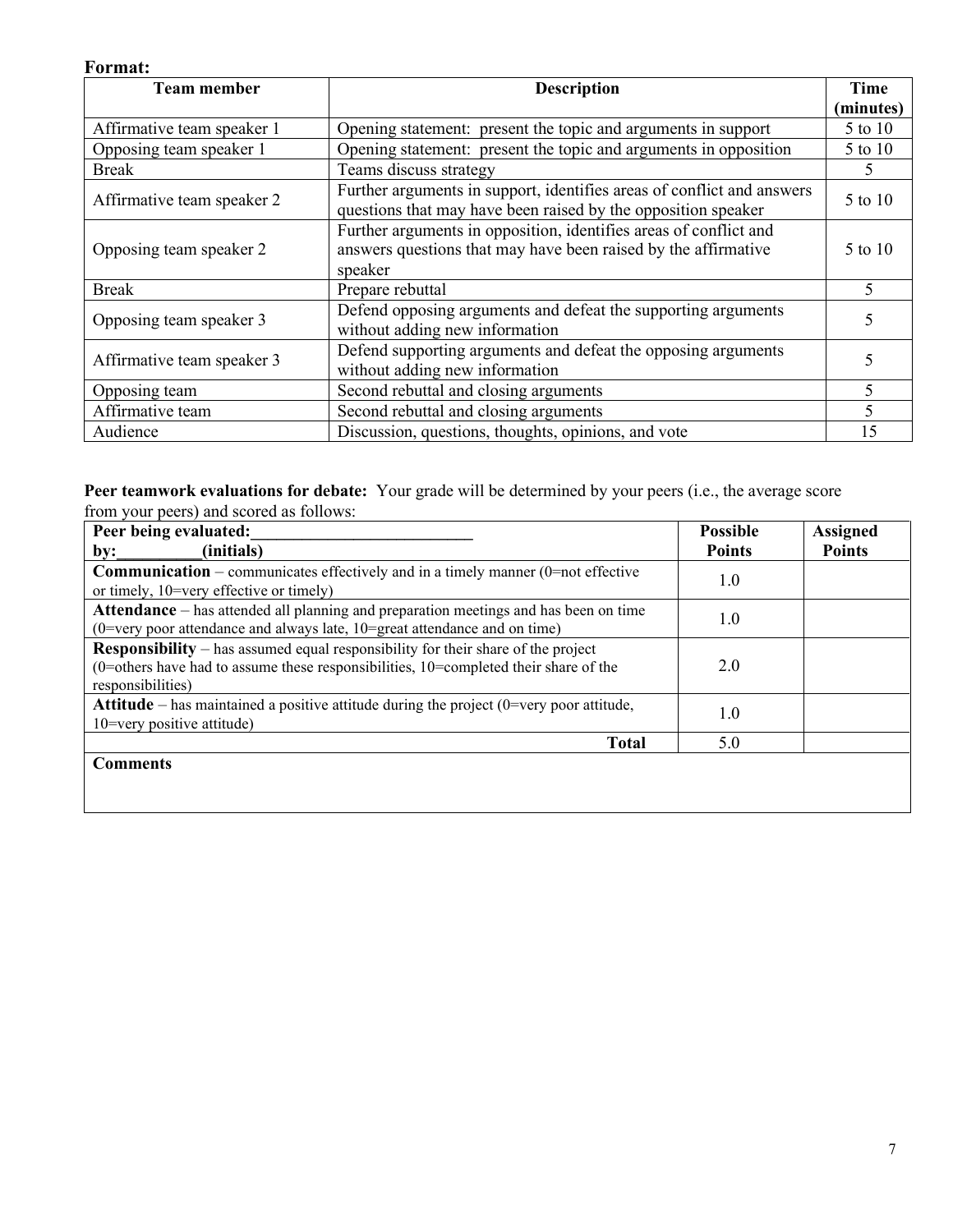# **Debate grading rubric:**

| Criteria                                                                                   | 4 points                                                                                                                     | 3 points                                                                                               | 2 points                                                                                                                          | 1 points                                                                                             | 0 point                                                                      | <b>Total</b><br><b>Points</b> |
|--------------------------------------------------------------------------------------------|------------------------------------------------------------------------------------------------------------------------------|--------------------------------------------------------------------------------------------------------|-----------------------------------------------------------------------------------------------------------------------------------|------------------------------------------------------------------------------------------------------|------------------------------------------------------------------------------|-------------------------------|
| <b>Information</b>                                                                         | All information<br>was clear,<br>accurate and<br>thorough                                                                    | Most information<br>was clear,<br>accurate and<br>thorough                                             | Most information<br>was clear and<br>accurate, but was<br>not usually<br>thorough                                                 | Some information<br>was accurate, but<br>there were some<br>minor<br>inaccuracies                    | Information had<br>some major<br>inaccuracies OR<br>was usually not<br>clear |                               |
| <b>Rebuttal</b>                                                                            | All<br>counterarguments<br>were accurate,<br>relevant and<br>strong                                                          | Most<br>counterarguments<br>were accurate,<br>relevant and<br>strong                                   | Most<br>counterarguments<br>were accurate,<br>relevant, but<br>several were<br>weak                                               | Some counter<br>arguments were<br>weak and<br>irrelevant                                             | Counterarguments<br>were not accurate<br>and/or relevant                     |                               |
| <b>Use of facts</b>                                                                        | Every major<br>point was well<br>supported with<br>the highest<br>quality evidence                                           | Every major<br>point was<br>adequately<br>supported with<br>the highest<br>quality of<br>evidence      | Every major point<br>was supported<br>with the highest<br>quality of<br>evidence but the<br>relevance of some<br>was questionable | Some points were<br>supported well,<br>others were not                                               | None of the<br>points were<br>supported                                      |                               |
| Organization                                                                               | All arguments<br>were clearly tied<br>to the topic and<br>organized in a<br>tight, logical<br>fashion                        | Most arguments<br>were clearly tied<br>to the topic and<br>organized in a<br>tight, logical<br>fashion | Most arguments<br>were clearly tied<br>to the topic but<br>not organized in a<br>tight, logical<br>fashion                        | Some arguments<br>were tied to the<br>topic but not<br>logical in<br>presentation                    | Arguments were<br>not tied to the<br>topic                                   |                               |
| <b>Understanding of</b><br>topic                                                           | The team clearly<br>understood the<br>topic in depth<br>and presented<br>their information<br>forcefully and<br>convincingly | The team clearly<br>understood the<br>topic in depth<br>and presented<br>their information<br>well     | The team seemed<br>to understand the<br>main points of the<br>topic and<br>presented those<br>with ease                           | The team seemed<br>to understand the<br>main points of the<br>topic, but didn't<br>present with ease | The team did not<br>show an adequate<br>understanding of<br>the topic        |                               |
|                                                                                            |                                                                                                                              | Peer score for debate                                                                                  |                                                                                                                                   |                                                                                                      | Average score<br>from peers (20 pts<br>max)                                  |                               |
|                                                                                            | Average score<br>from instructors<br><b>Instructor score for debate</b><br>$(20 \text{ pts max})$                            |                                                                                                        |                                                                                                                                   |                                                                                                      |                                                                              |                               |
| Average score<br>from peers (5 pts<br>Peer teamwork evaluations (see rubric above)<br>max) |                                                                                                                              |                                                                                                        |                                                                                                                                   |                                                                                                      |                                                                              |                               |
|                                                                                            | 2 points<br>Points for winning the debate                                                                                    |                                                                                                        |                                                                                                                                   |                                                                                                      |                                                                              |                               |
|                                                                                            | List of references submitted 1 week before the debate<br>3 points                                                            |                                                                                                        |                                                                                                                                   |                                                                                                      |                                                                              |                               |
| <b>Comments</b>                                                                            |                                                                                                                              |                                                                                                        |                                                                                                                                   |                                                                                                      | Total (50 points)                                                            |                               |
|                                                                                            |                                                                                                                              |                                                                                                        |                                                                                                                                   |                                                                                                      |                                                                              |                               |

Adapted from<http://course1.winona.edu/shatfield/aire/classdebate.pdf>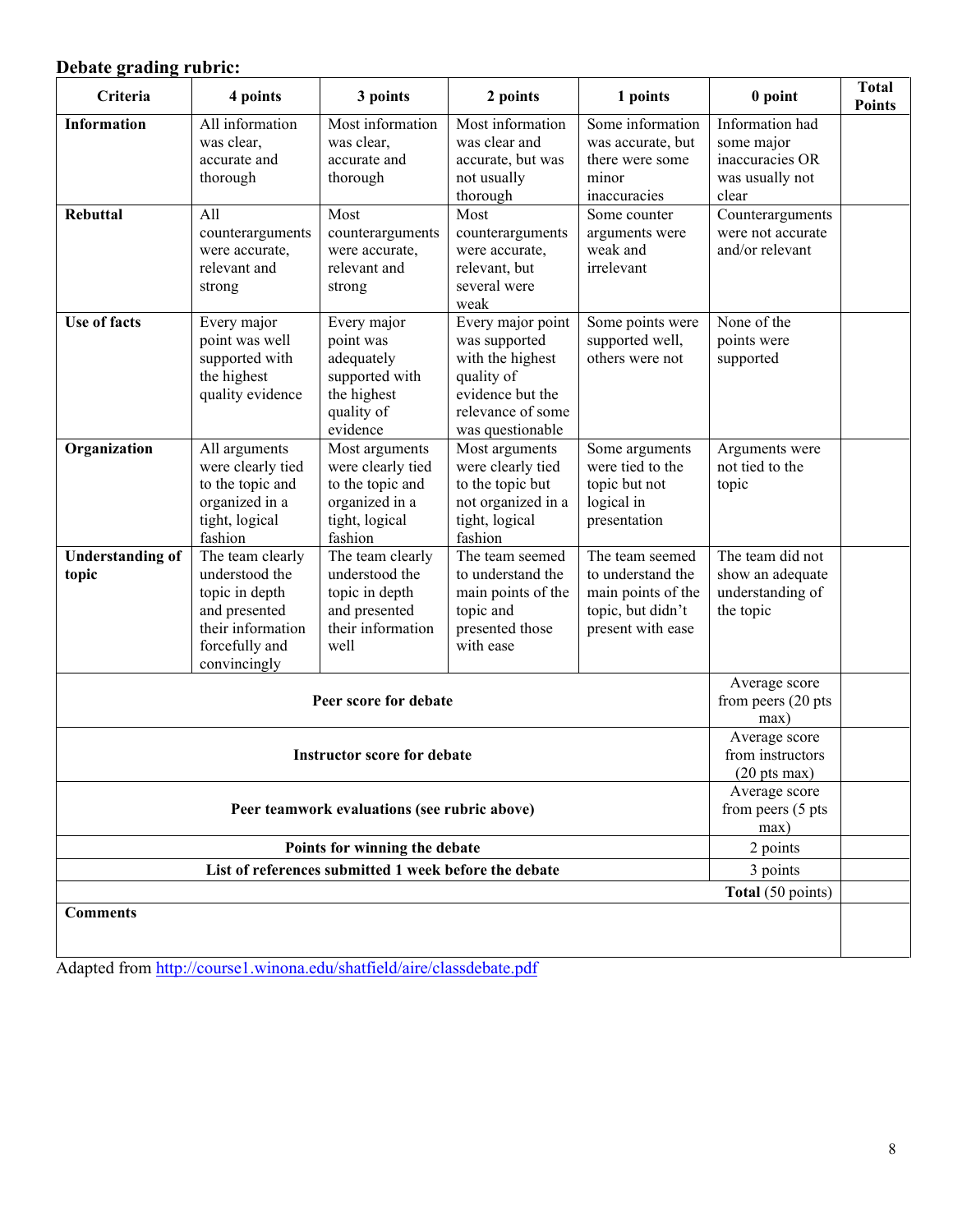# **Attendance/Participation Rubric**

Please use this rubric to score your attendance/participation in this course and provide an explanation for the score you've determined. The instructor will then use this information assign your final attendance and participation grade. *Adopted from Carnegie Mellon – Participation Rubric 11/19/14 https://www.cmu.edu/teaching/assessment/examples/courselevel-bycollege/cfa/tools/participationrubric-cfa.pdf*

| Criteria          | <b>Unsatisfactory-</b>                                                                                                                                                        | <b>Developing</b>                                                                                                                                                                      | Accomplished                                                                                                                                                            | <b>Exemplary</b>                                                                                                                                                                                                      | <b>Total</b> |
|-------------------|-------------------------------------------------------------------------------------------------------------------------------------------------------------------------------|----------------------------------------------------------------------------------------------------------------------------------------------------------------------------------------|-------------------------------------------------------------------------------------------------------------------------------------------------------------------------|-----------------------------------------------------------------------------------------------------------------------------------------------------------------------------------------------------------------------|--------------|
|                   | <b>Beginning</b><br>$0-16$ points                                                                                                                                             | $17-19$ points                                                                                                                                                                         | $20-22$ points                                                                                                                                                          | $23-25$ points                                                                                                                                                                                                        | /25          |
| <b>Attendance</b> | 3 or more unexcused<br>absences                                                                                                                                               | 2 unexcused absences                                                                                                                                                                   | unexcused absence                                                                                                                                                       | Attended all class sessions or<br>received approval for all<br>necessary absences                                                                                                                                     |              |
|                   | $0-16$ points                                                                                                                                                                 | $17-19$ points                                                                                                                                                                         | $20-22$ points                                                                                                                                                          | $23-25$ points                                                                                                                                                                                                        | /25          |
| Frequency         | Student does not initiate<br>contribution & needs<br>instructor to solicit input.                                                                                             | Student initiates contribution<br>at least in half of the class<br>sessions                                                                                                            | Student initiates contribution<br>once in each recitation.                                                                                                              | Student initiates contributions<br>more than once in each class<br>session.                                                                                                                                           |              |
|                   | 0-16 points                                                                                                                                                                   | $17-19$ points                                                                                                                                                                         | $20-22$ points                                                                                                                                                          | $23-25$ points                                                                                                                                                                                                        | /25          |
| <b>Quality</b>    | Comments are<br>uninformative, lacking in<br>appropriate terminology.<br>Heavy reliance on<br>opinion & personal taste,<br>e.g., "I love it", "I hate<br>it", "It's bad" etc. | Comments are sometimes<br>constructive, with occasional<br>signs of insight. Student does<br>not use appropriate<br>terminology; comments not<br>always relevant to the<br>discussion. | Comments mostly insightful<br>& constructive; mostly uses<br>appropriate terminology.<br>Occasionally comments are<br>too general or not relevant to<br>the discussion. | Comments always insightful<br>& constructive; uses<br>appropriate terminology.<br>Comments balanced between<br>general impressions, opinions<br>$&$ specific, thoughtful<br>criticisms or contributions.              |              |
|                   | $0-16$ points                                                                                                                                                                 | $17-19$ points                                                                                                                                                                         | $20-22$ points                                                                                                                                                          | $23-25$ points                                                                                                                                                                                                        | /25          |
| <b>Listening</b>  | Does not listen to others;<br>regularly talks while<br>others speak or does not<br>pay attention while others<br>speak; detracts from<br>discussion; sleeps, etc.             | Student is often inattentive<br>and needs reminder of focus<br>of class. Occasionally makes<br>disruptive comments while<br>others are speaking.                                       | Student is mostly attentive<br>when others present ideas,<br>materials, as indicated by<br>comments that reflect & build<br>on others' remarks.                         | Student listens attentively<br>when others present<br>materials, perspectives, as<br>indicated by comments that<br>build on others' remarks, i.e.,<br>student hears what others say<br>& contributes to the dialogue. |              |
|                   |                                                                                                                                                                               |                                                                                                                                                                                        |                                                                                                                                                                         | <b>TOTAL</b>                                                                                                                                                                                                          | /100         |

**Explanation:**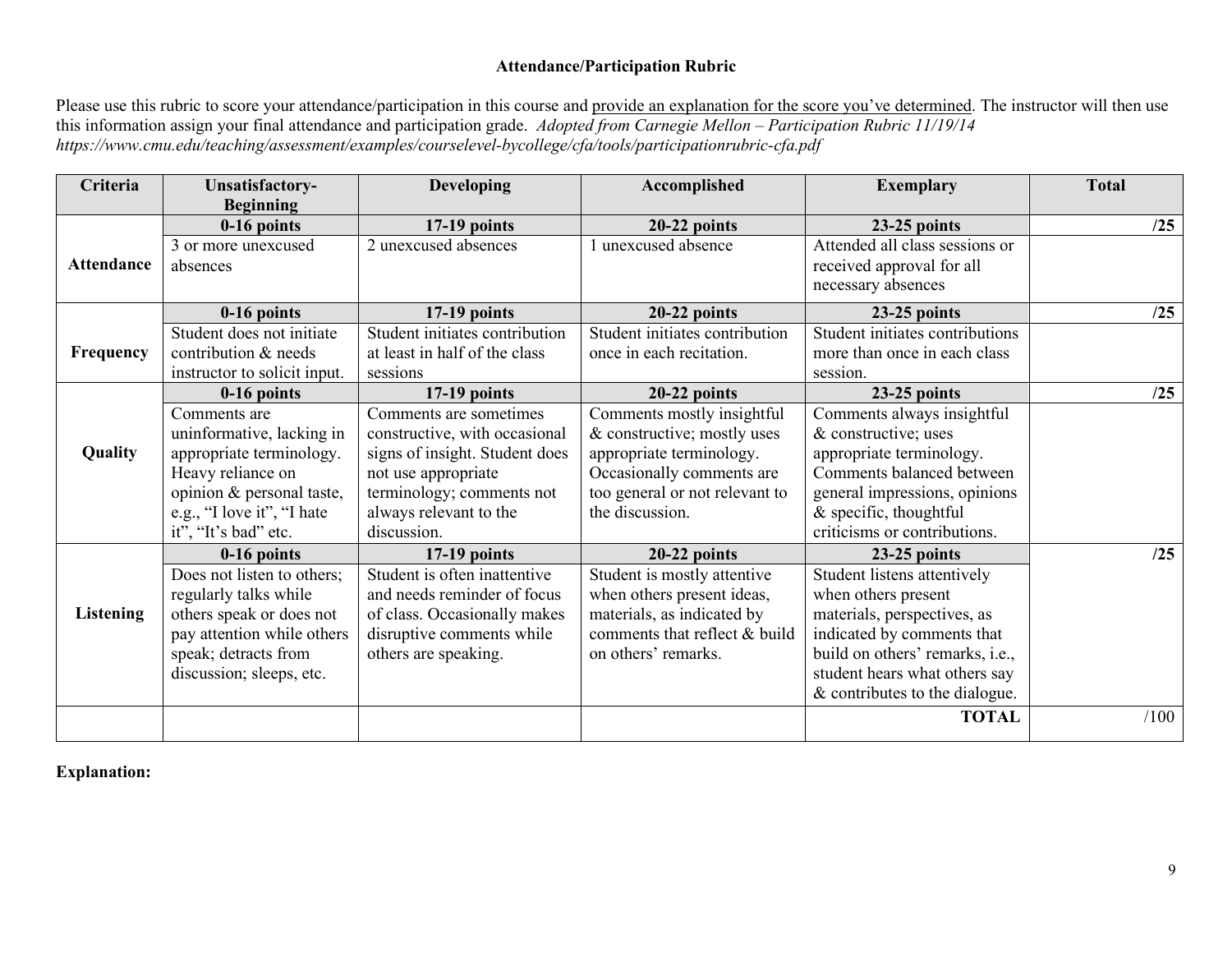**Instructor-Initiated Recording of Class:** Our class sessions may be audio visually recorded for students in the class to refer back and for enrolled students who are unable to attend live. Students who participate with their camera engaged or utilize a profile image are agreeing to have their video or image recorded. If you are unwilling to consent to have your profile or video image recorded, be sure to keep your camera off and do not use a profile image. Likewise, students who un-mute during class and participate orally are agreeing to have their voices recorded. If you are not willing to consent to have your voice recorded during class, you will need to keep your mute button activated and communicate exclusively using the "chat" feature, which allows students to type questions and comments live. The chat will not be recorded or shared. As in all courses, unauthorized recording and unauthorized sharing of recorded materials is prohibited.

**In-class Recording by Students:** Students are allowed to record video or audio of class lectures. However, the purposes for which these recordings may be used are strictly controlled. The only allowable purposes are (1) for personal educational use, (2) in connection with a complaint to the university, or (3) as evidence in, or in preparation for, a criminal or civil proceeding. All other purposes are prohibited. Specifically, students may not publish recorded lectures without the written consent of the instructor. A "class lecture" is an educational presentation intended to inform or teach enrolled students about a particular subject, including any instructor-led discussions that form part of the presentation, and delivered by any instructor hired or appointed by the University, or by a guest instructor, as part of a University of Florida course. A class lecture does not include lab sessions, student presentations, clinical presentations such as patient history, academic exercises involving solely student participation, assessments (quizzes, tests, exams), field trips, private conversations between students in the class or between a student and the faculty or lecturer during a class session.

 Publication without permission of the instructor is prohibited. To "publish" means to share, transmit, circulate, distribute, or provide access to a recording, regardless of format or medium, to another person (or persons), including but not limited to another student within the same class section. Additionally, a recording, or transcript of a recording, is considered published if it is posted on or uploaded to, in whole or in part, any media platform, including but not limited to social media, book, magazine, newspaper, leaflet, or third party note/tutoring services. A student who publishes a recording without written consent may be subject to a civil cause of action instituted by a person injured by the publication and/or discipline under UF Regulation 4.040 Student Honor Code and Student Conduct Code.

**Grades and Grade Points:** For information on current UF policies for assigning grade points, see <https://catalog.ufl.edu/UGRD/academic-regulations/grades-grading-policies/>

**Online Course Evaluation Process:** Student assessment of instruction is an important part of efforts to improve teaching and learning. At the end of the semester, students are expected to provide feedback on the quality of instruction in this course using a standard set of university and college criteria. Students are expected to provide professional and respectful feedback on the quality of instruction in this course by completing course evaluations online via GatorEvals. Guidance on how to give feedback in a professional and respectful manner is available at: [https://gatorevals.aa.ufl.edu/students/.](https://gatorevals.aa.ufl.edu/students/) Students will be notified when the evaluation period opens and can complete evaluations through the email they receive from GatorEvals, in their Canvas course menu under GatorEvals, or via [https://ufl.bluera.com/ufl/.](https://ufl.bluera.com/ufl/) Summaries of course evaluation results are available to students at: [https://gatorevals.aa.ufl.edu/public-results/.](https://gatorevals.aa.ufl.edu/public-results/)

**Attendance and Make-Up Work:** Requirements for class attendance and make-up exams, assignments and other work are consistent with university policies that can be found at: [https://catalog.ufl.edu/UGRD/academic](https://catalog.ufl.edu/UGRD/academic-regulations/attendance-policies/)[regulations/attendance-policies/.](https://catalog.ufl.edu/UGRD/academic-regulations/attendance-policies/)

**Academic Honesty:** As a student at the University of Florida, you have committed yourself to uphold the Honor Code, which includes the following pledge: "*We, the members of the University of Florida community, pledge to hold ourselves and our peers to the highest standards of honesty and integrity."* You are expected to exhibit behavior consistent with this commitment to the UF academic community, and on all work submitted for credit at the University of Florida, the following pledge is either required or implied: *"On my honor, I have neither given nor received unauthorized aid in doing this assignment*."

It is assumed that you will complete all work independently in this course unless I give explicit permission for you to collaborate on course tasks (e.g. in-class assignments). Furthermore, as part of your obligation to uphold the Honor Code, you should report any condition that facilitates academic misconduct to appropriate personnel. It is your individual responsibility to know and comply with all university policies and procedures regarding academic integrity and the